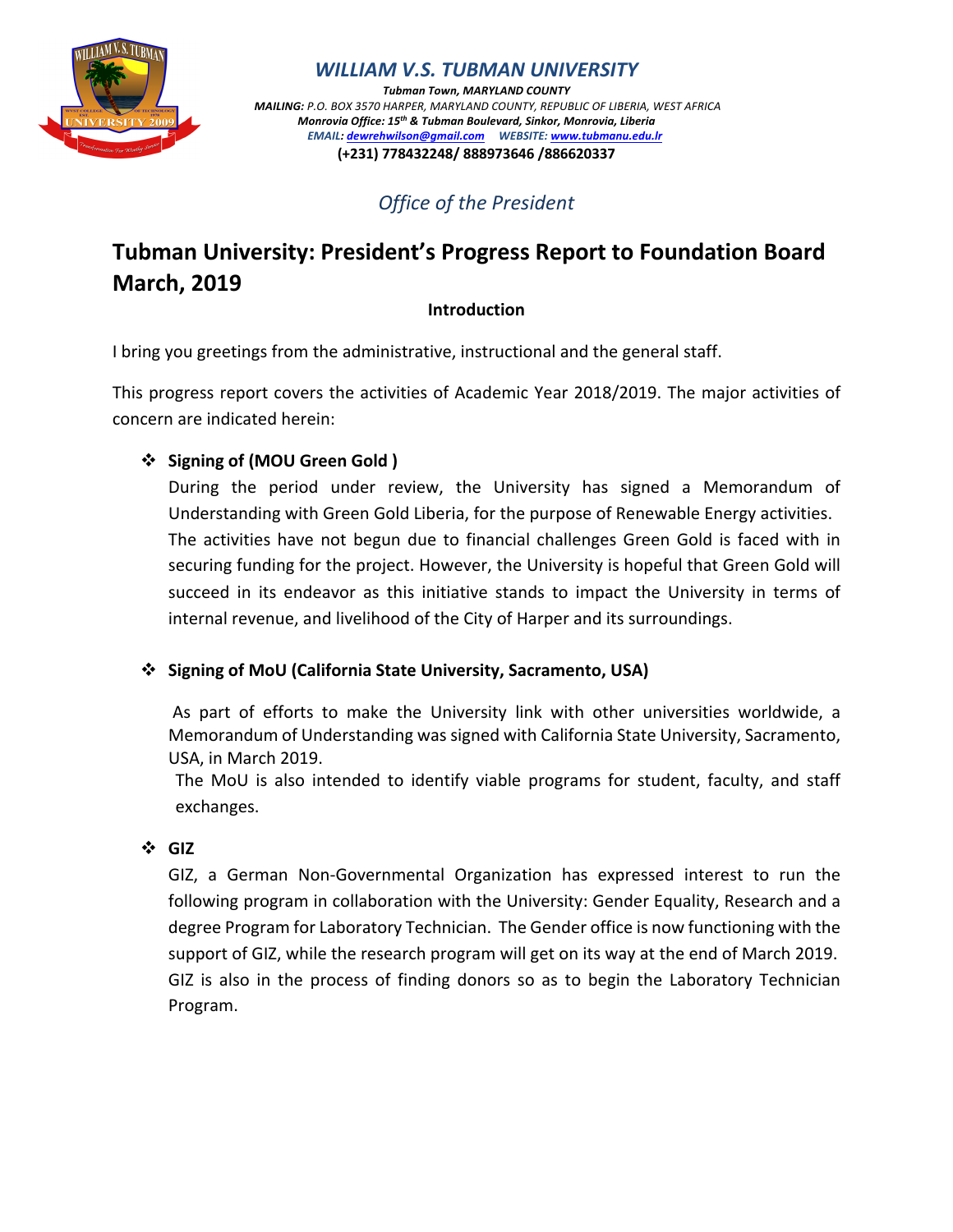

*WILLIAM V.S. TUBMAN UNIVERSITY*

*Tubman Town, MARYLAND COUNTY MAILING: P.O. BOX 3570 HARPER, MARYLAND COUNTY, REPUBLIC OF LIBERIA, WEST AFRICA Monrovia Office: 15th & Tubman Boulevard, Sinkor, Monrovia, Liberia EMAIL: dewrehwilson@gmail.com WEBSITE: www.tubmanu.edu.lr* **(+231) 778432248/ 888973646 /886620337**

*Office of the President*

#### **❖** Construction of Commencement Hall

As indicated in the last quarter report, the Cabinet and the Council have agreed to construct a Commencement Hall. After all processes that precede the procurement Law of Liberia, a construction firm, ECHO Construction Company was selected for the construction of the commencement hall. As it stands construction work has begun and it is hopeful that the hall will be in use for the sixth commencement convocation.

## v **Extension of Access to College Program in Pleebo**

Based on the request from the citizens of Pleebo, the University Council has extended its Pre-College Program, Access to College Program to Pleebo City.

## v **Progress on the Ten-Classroom Building**

In order to accommodate more students on campus, my administration has started the construction of ten classrooms building in the period under review. As we speak, the building is partially been used for instruction purposes.

#### v **Final Implementation of SAPEC Program**

Following the construction of the unit for the SAPEC Program, the Ministry of Agriculture through the coordinator of SAPEC has supplied furniture and equipment to start the SAPEC Program in the University. SAPEC has also agreed to hire ten teachers through the University for the period of eleven months.

#### v **Impact of Tuition Waiver**

The Administration has wholeheartedly welcomed the kind gesture of the Visitor to the University, to waive the tuition of all students in Government's tertiary institutions in Liberia. However, this may impede the functions of the University as it relates to goods and services for effective operation, if allotments in place of the tuition are not made in time. Up to date, the University has not received last semester allotment as it relates to tuition waiver. This situation continues to increase the liabilities of the University as it relates to the payment of allotment for goods and services including that of tuition waiver is delayed.